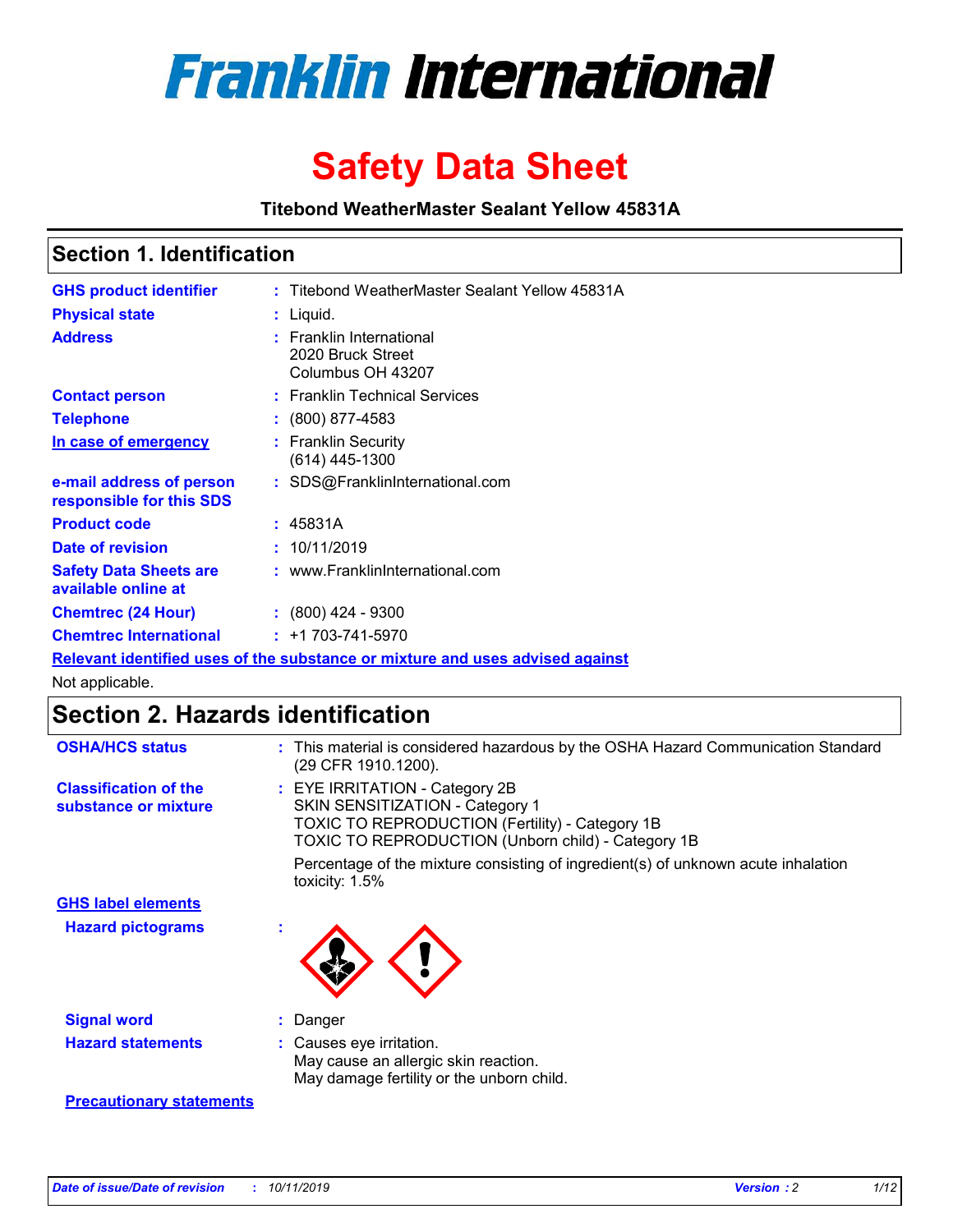### **Section 2. Hazards identification**

| <b>Prevention</b>                          | : Obtain special instructions before use. Do not handle until all safety precautions have<br>been read and understood. Wear protective gloves. Wear eye or face protection.<br>Wear protective clothing. Avoid breathing vapor. Wash hands thoroughly after handling.<br>Contaminated work clothing must not be allowed out of the workplace.                                                        |
|--------------------------------------------|------------------------------------------------------------------------------------------------------------------------------------------------------------------------------------------------------------------------------------------------------------------------------------------------------------------------------------------------------------------------------------------------------|
| <b>Response</b>                            | : IF exposed or concerned: Get medical attention. IF ON SKIN: Wash with plenty of<br>soap and water. Wash contaminated clothing before reuse. If skin irritation or rash<br>occurs: Get medical attention. IF IN EYES: Rinse cautiously with water for several<br>minutes. Remove contact lenses, if present and easy to do. Continue rinsing. If eye<br>irritation persists: Get medical attention. |
| <b>Storage</b>                             | : Store locked up.                                                                                                                                                                                                                                                                                                                                                                                   |
| <b>Disposal</b>                            | : Dispose of contents and container in accordance with all local, regional, national and<br>international regulations.                                                                                                                                                                                                                                                                               |
| <b>Hazards not otherwise</b><br>classified | : Product generates methanol during cure.                                                                                                                                                                                                                                                                                                                                                            |
|                                            |                                                                                                                                                                                                                                                                                                                                                                                                      |

## **Section 3. Composition/information on ingredients**

| <b>Substance/mixture</b><br>: Mixture                |               |                     |
|------------------------------------------------------|---------------|---------------------|
| Ingredient name                                      | $\frac{9}{6}$ | <b>CAS number</b>   |
| 3-aminopropyltriethoxysilane<br>Dibutyltin dilaurate | צ≥<br>≤0.3    | 919-30-2<br>77-58-7 |

Any concentration shown as a range is to protect confidentiality or is due to batch variation.

**There are no additional ingredients present which, within the current knowledge of the supplier and in the concentrations applicable, are classified as hazardous to health or the environment and hence require reporting in this section.**

**Occupational exposure limits, if available, are listed in Section 8.**

## **Section 4. First aid measures**

| <b>Description of necessary first aid measures</b> |                                                                                                                                                                                                                                                                                                                                                                                                                                                                                                                                                                                                                                                                                                                                                                           |  |  |  |
|----------------------------------------------------|---------------------------------------------------------------------------------------------------------------------------------------------------------------------------------------------------------------------------------------------------------------------------------------------------------------------------------------------------------------------------------------------------------------------------------------------------------------------------------------------------------------------------------------------------------------------------------------------------------------------------------------------------------------------------------------------------------------------------------------------------------------------------|--|--|--|
| <b>Eye contact</b>                                 | : Immediately flush eyes with plenty of water, occasionally lifting the upper and lower<br>eyelids. Check for and remove any contact lenses. Continue to rinse for at least 10<br>minutes. If irritation persists, get medical attention.                                                                                                                                                                                                                                                                                                                                                                                                                                                                                                                                 |  |  |  |
| <b>Inhalation</b>                                  | : Remove victim to fresh air and keep at rest in a position comfortable for breathing. If<br>not breathing, if breathing is irregular or if respiratory arrest occurs, provide artificial<br>respiration or oxygen by trained personnel. It may be dangerous to the person providing<br>aid to give mouth-to-mouth resuscitation. Get medical attention. If unconscious, place<br>in recovery position and get medical attention immediately. Maintain an open airway.<br>Loosen tight clothing such as a collar, tie, belt or waistband. In case of inhalation of<br>decomposition products in a fire, symptoms may be delayed. The exposed person may<br>need to be kept under medical surveillance for 48 hours.                                                       |  |  |  |
| <b>Skin contact</b>                                | : Wash with plenty of soap and water. Remove contaminated clothing and shoes. Wash<br>contaminated clothing thoroughly with water before removing it, or wear gloves.<br>Continue to rinse for at least 10 minutes. Get medical attention. In the event of any<br>complaints or symptoms, avoid further exposure. Wash clothing before reuse. Clean<br>shoes thoroughly before reuse.                                                                                                                                                                                                                                                                                                                                                                                     |  |  |  |
| <b>Ingestion</b>                                   | : Wash out mouth with water. Remove dentures if any. Remove victim to fresh air and<br>keep at rest in a position comfortable for breathing. If material has been swallowed and<br>the exposed person is conscious, give small quantities of water to drink. Stop if the<br>exposed person feels sick as vomiting may be dangerous. Do not induce vomiting<br>unless directed to do so by medical personnel. If vomiting occurs, the head should be<br>kept low so that vomit does not enter the lungs. Get medical attention. Never give<br>anything by mouth to an unconscious person. If unconscious, place in recovery position<br>and get medical attention immediately. Maintain an open airway. Loosen tight clothing<br>such as a collar, tie, belt or waistband. |  |  |  |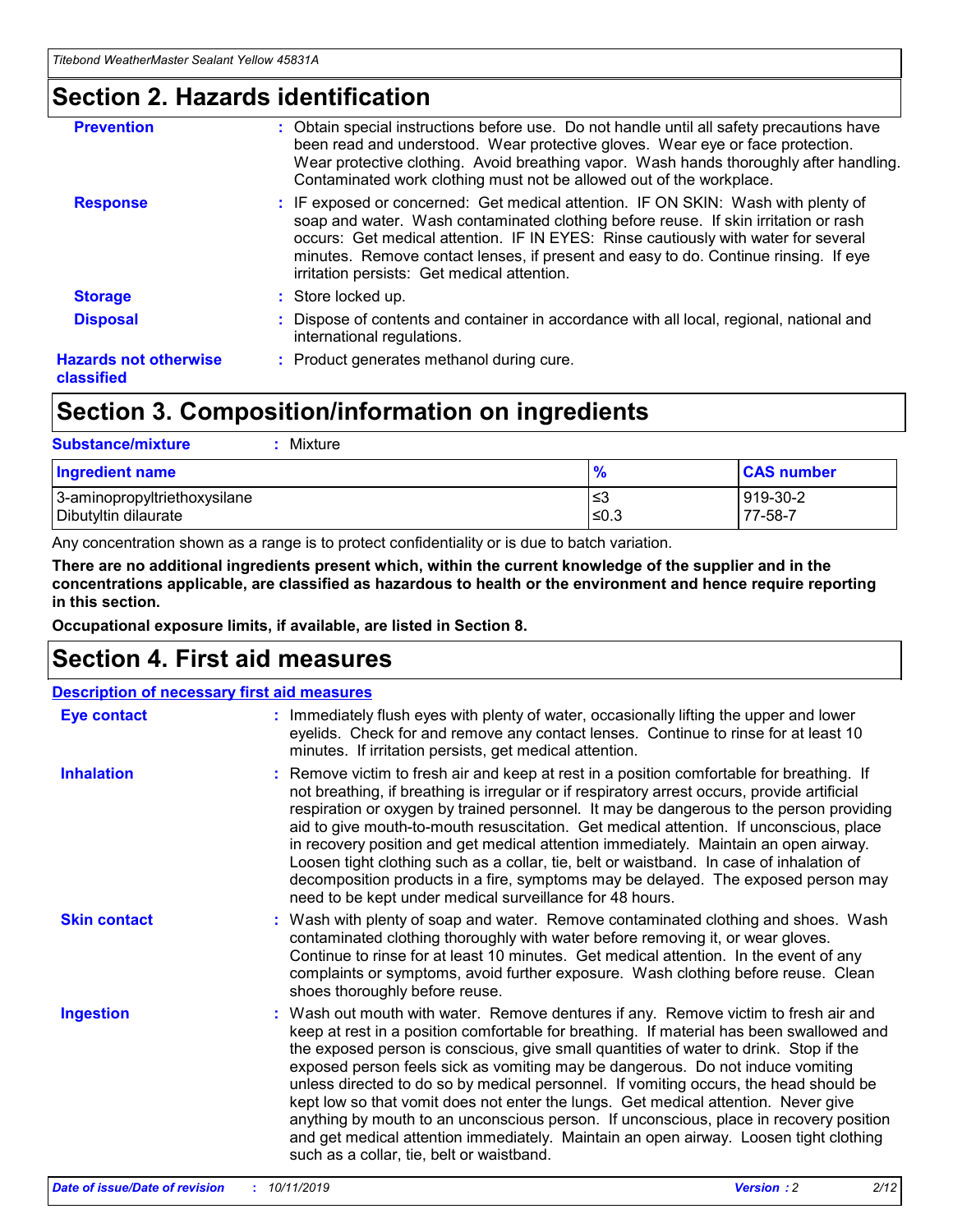## **Section 4. First aid measures**

| Most important symptoms/effects, acute and delayed |  |                                                                                                                                                                                                                                                                                                                                                                                                                 |  |  |
|----------------------------------------------------|--|-----------------------------------------------------------------------------------------------------------------------------------------------------------------------------------------------------------------------------------------------------------------------------------------------------------------------------------------------------------------------------------------------------------------|--|--|
| <b>Potential acute health effects</b>              |  |                                                                                                                                                                                                                                                                                                                                                                                                                 |  |  |
| <b>Eye contact</b>                                 |  | : May cause eye irritation.                                                                                                                                                                                                                                                                                                                                                                                     |  |  |
| <b>Inhalation</b>                                  |  | : No known significant effects or critical hazards.                                                                                                                                                                                                                                                                                                                                                             |  |  |
| <b>Skin contact</b>                                |  | : May cause skin irritation.                                                                                                                                                                                                                                                                                                                                                                                    |  |  |
| <b>Ingestion</b>                                   |  | : No known significant effects or critical hazards.                                                                                                                                                                                                                                                                                                                                                             |  |  |
| Over-exposure signs/symptoms                       |  |                                                                                                                                                                                                                                                                                                                                                                                                                 |  |  |
| <b>Eye contact</b>                                 |  | : Adverse symptoms may include the following:<br>irritation<br>watering<br>redness                                                                                                                                                                                                                                                                                                                              |  |  |
| <b>Inhalation</b>                                  |  | : Adverse symptoms may include the following:<br>reduced fetal weight<br>increase in fetal deaths<br>skeletal malformations                                                                                                                                                                                                                                                                                     |  |  |
| <b>Skin contact</b>                                |  | : Adverse symptoms may include the following:<br>irritation<br>redness<br>reduced fetal weight<br>increase in fetal deaths<br>skeletal malformations                                                                                                                                                                                                                                                            |  |  |
| <b>Ingestion</b>                                   |  | : Adverse symptoms may include the following:<br>reduced fetal weight<br>increase in fetal deaths<br>skeletal malformations                                                                                                                                                                                                                                                                                     |  |  |
|                                                    |  | <b>Indication of immediate medical attention and special treatment needed, if necessary</b>                                                                                                                                                                                                                                                                                                                     |  |  |
| <b>Notes to physician</b>                          |  | : In case of inhalation of decomposition products in a fire, symptoms may be delayed.<br>The exposed person may need to be kept under medical surveillance for 48 hours.                                                                                                                                                                                                                                        |  |  |
| <b>Specific treatments</b>                         |  | : No specific treatment.                                                                                                                                                                                                                                                                                                                                                                                        |  |  |
| <b>Protection of first-aiders</b>                  |  | : No action shall be taken involving any personal risk or without suitable training. If it is<br>suspected that fumes are still present, the rescuer should wear an appropriate mask or<br>self-contained breathing apparatus. It may be dangerous to the person providing aid to<br>give mouth-to-mouth resuscitation. Wash contaminated clothing thoroughly with water<br>before removing it, or wear gloves. |  |  |

**See toxicological information (Section 11)**

### **Section 5. Fire-fighting measures**

| <b>Extinguishing media</b>                             |                                                                                                                                                                                                     |
|--------------------------------------------------------|-----------------------------------------------------------------------------------------------------------------------------------------------------------------------------------------------------|
| <b>Suitable extinguishing</b><br>media                 | : Use an extinguishing agent suitable for the surrounding fire.                                                                                                                                     |
| <b>Unsuitable extinguishing</b><br>media               | : None known.                                                                                                                                                                                       |
| <b>Specific hazards arising</b><br>from the chemical   | : In a fire or if heated, a pressure increase will occur and the container may burst.                                                                                                               |
| <b>Hazardous thermal</b><br>decomposition products     | : Decomposition products may include the following materials:<br>carbon dioxide<br>carbon monoxide<br>nitrogen oxides<br>metal oxide/oxides                                                         |
| <b>Special protective actions</b><br>for fire-fighters | : Promptly isolate the scene by removing all persons from the vicinity of the incident if<br>there is a fire. No action shall be taken involving any personal risk or without suitable<br>training. |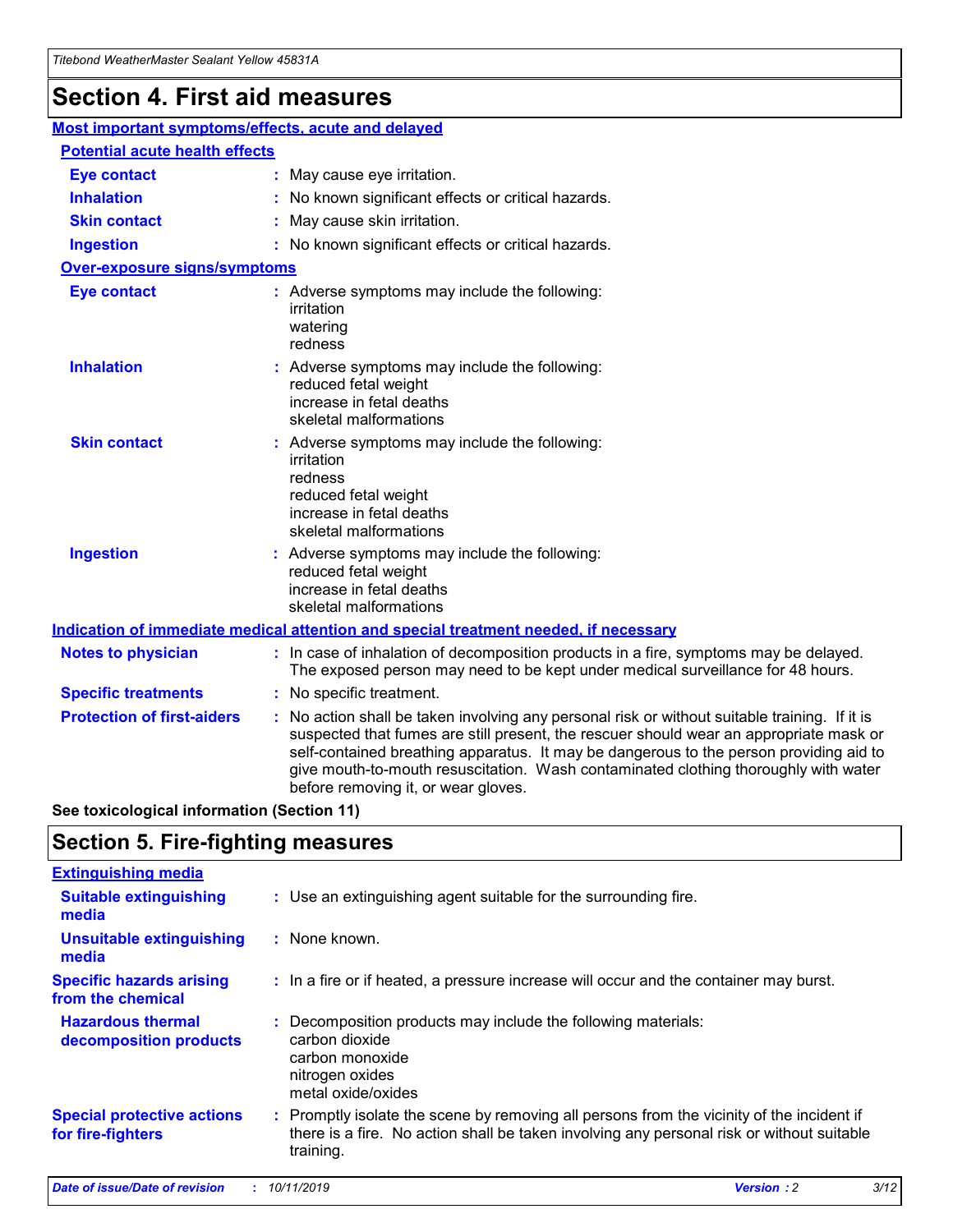### **Section 5. Fire-fighting measures**

**Special protective equipment for fire-fighters** Fire-fighters should wear appropriate protective equipment and self-contained breathing **:** apparatus (SCBA) with a full face-piece operated in positive pressure mode.

### **Section 6. Accidental release measures**

### **Personal precautions, protective equipment and emergency procedures**

| For non-emergency<br>personnel                               | : No action shall be taken involving any personal risk or without suitable training.<br>Evacuate surrounding areas. Keep unnecessary and unprotected personnel from<br>entering. Do not touch or walk through spilled material. Avoid breathing vapor or mist.<br>Provide adequate ventilation. Wear appropriate respirator when ventilation is<br>inadequate. Put on appropriate personal protective equipment.                                                                                                                                                                                                                                                                                             |
|--------------------------------------------------------------|--------------------------------------------------------------------------------------------------------------------------------------------------------------------------------------------------------------------------------------------------------------------------------------------------------------------------------------------------------------------------------------------------------------------------------------------------------------------------------------------------------------------------------------------------------------------------------------------------------------------------------------------------------------------------------------------------------------|
| For emergency responders                                     | : If specialized clothing is required to deal with the spillage, take note of any information in<br>Section 8 on suitable and unsuitable materials. See also the information in "For non-<br>emergency personnel".                                                                                                                                                                                                                                                                                                                                                                                                                                                                                           |
| <b>Environmental precautions</b>                             | : Avoid dispersal of spilled material and runoff and contact with soil, waterways, drains<br>and sewers. Inform the relevant authorities if the product has caused environmental<br>pollution (sewers, waterways, soil or air).                                                                                                                                                                                                                                                                                                                                                                                                                                                                              |
| <b>Methods and materials for containment and cleaning up</b> |                                                                                                                                                                                                                                                                                                                                                                                                                                                                                                                                                                                                                                                                                                              |
| <b>Small spill</b>                                           | : Stop leak if without risk. Move containers from spill area. Dilute with water and mop up<br>if water-soluble. Alternatively, or if water-insoluble, absorb with an inert dry material and<br>place in an appropriate waste disposal container. Dispose of via a licensed waste<br>disposal contractor.                                                                                                                                                                                                                                                                                                                                                                                                     |
| <b>Large spill</b>                                           | : Stop leak if without risk. Move containers from spill area. Approach release from<br>upwind. Prevent entry into sewers, water courses, basements or confined areas. Wash<br>spillages into an effluent treatment plant or proceed as follows. Contain and collect<br>spillage with non-combustible, absorbent material e.g. sand, earth, vermiculite or<br>diatomaceous earth and place in container for disposal according to local regulations<br>(see Section 13). Dispose of via a licensed waste disposal contractor. Contaminated<br>absorbent material may pose the same hazard as the spilled product. Note: see<br>Section 1 for emergency contact information and Section 13 for waste disposal. |

## **Section 7. Handling and storage**

| <b>Precautions for safe handling</b>                                             |                                                                                                                                                                                                                                                                                                                                                                                                                                                                                                                                                                                                                                                                                                                                                                                                                                                  |
|----------------------------------------------------------------------------------|--------------------------------------------------------------------------------------------------------------------------------------------------------------------------------------------------------------------------------------------------------------------------------------------------------------------------------------------------------------------------------------------------------------------------------------------------------------------------------------------------------------------------------------------------------------------------------------------------------------------------------------------------------------------------------------------------------------------------------------------------------------------------------------------------------------------------------------------------|
| <b>Protective measures</b>                                                       | : Put on appropriate personal protective equipment (see Section 8). Persons with a<br>history of skin sensitization problems should not be employed in any process in which<br>this product is used. Avoid exposure - obtain special instructions before use. Avoid<br>exposure during pregnancy. Do not handle until all safety precautions have been read<br>and understood. Do not get in eyes or on skin or clothing. Do not ingest. Avoid<br>breathing vapor or mist. If during normal use the material presents a respiratory hazard,<br>use only with adequate ventilation or wear appropriate respirator. Keep in the original<br>container or an approved alternative made from a compatible material, kept tightly<br>closed when not in use. Empty containers retain product residue and can be hazardous.<br>Do not reuse container. |
| <b>Advice on general</b><br>occupational hygiene                                 | : Eating, drinking and smoking should be prohibited in areas where this material is<br>handled, stored and processed. Workers should wash hands and face before eating,<br>drinking and smoking. Remove contaminated clothing and protective equipment before<br>entering eating areas. See also Section 8 for additional information on hygiene<br>measures.                                                                                                                                                                                                                                                                                                                                                                                                                                                                                    |
| <b>Conditions for safe storage,</b><br>including any<br><b>incompatibilities</b> | Store between the following temperatures: 0 to 120°C (32 to 248°F). Store in<br>accordance with local regulations. Store in original container protected from direct<br>sunlight in a dry, cool and well-ventilated area, away from incompatible materials (see<br>Section 10) and food and drink. Store locked up. Keep container tightly closed and<br>sealed until ready for use. Containers that have been opened must be carefully<br>resealed and kept upright to prevent leakage. Do not store in unlabeled containers.<br>Use appropriate containment to avoid environmental contamination. See Section 10 for<br>incompatible materials before handling or use.                                                                                                                                                                         |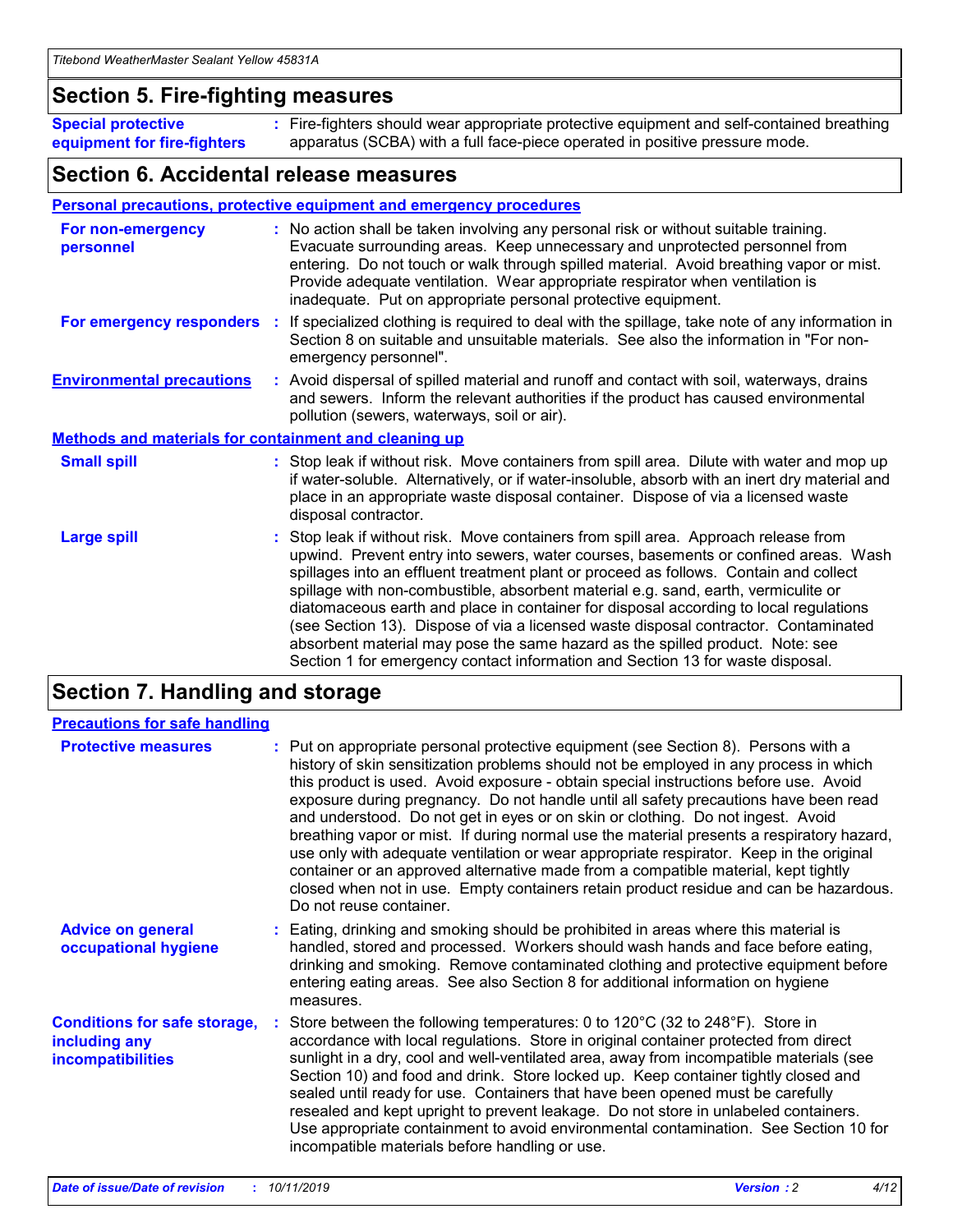## **Section 8. Exposure controls/personal protection**

### **Control parameters**

### **Occupational exposure limits**

| <b>Ingredient name</b>                               |    |                        | <b>Exposure limits</b>                                                                                                                                                                                                                                                                                                                                                                                                                                                                                                                                                                                                 |
|------------------------------------------------------|----|------------------------|------------------------------------------------------------------------------------------------------------------------------------------------------------------------------------------------------------------------------------------------------------------------------------------------------------------------------------------------------------------------------------------------------------------------------------------------------------------------------------------------------------------------------------------------------------------------------------------------------------------------|
| 3-aminopropyltriethoxysilane<br>Dibutyltin dilaurate |    |                        | None.<br>ACGIH TLV (United States, 3/2019). Absorbed through skin.<br>Notes: as Sn<br>TWA: $0.1 \text{ mg/m}^3$ , (as Sn) 8 hours.<br>STEL: 0.2 mg/m <sup>3</sup> , (as Sn) 15 minutes.<br>NIOSH REL (United States, 10/2016). Absorbed through skin.<br>Notes: as Sn<br>TWA: 0.1 mg/m <sup>3</sup> , (as Sn) 10 hours.<br>OSHA PEL (United States, 5/2018). Notes: as Sn<br>TWA: $0.1 \text{ mg/m}^3$ , (as Sn) 8 hours.<br>OSHA PEL 1989 (United States, 3/1989). Absorbed through skin.<br>Notes: measured as Sn<br>TWA: 0.1 mg/m <sup>3</sup> , (measured as Sn) 8 hours. Form: Organic                            |
| <b>Appropriate engineering</b><br>controls           |    |                        | : If user operations generate dust, fumes, gas, vapor or mist, use process enclosures,<br>local exhaust ventilation or other engineering controls to keep worker exposure to<br>airborne contaminants below any recommended or statutory limits.                                                                                                                                                                                                                                                                                                                                                                       |
| <b>Environmental exposure</b><br>controls            |    |                        | Emissions from ventilation or work process equipment should be checked to ensure<br>they comply with the requirements of environmental protection legislation. In some<br>cases, fume scrubbers, filters or engineering modifications to the process equipment<br>will be necessary to reduce emissions to acceptable levels.                                                                                                                                                                                                                                                                                          |
| <b>Individual protection measures</b>                |    |                        |                                                                                                                                                                                                                                                                                                                                                                                                                                                                                                                                                                                                                        |
| <b>Hygiene measures</b>                              |    |                        | : Wash hands, forearms and face thoroughly after handling chemical products, before<br>eating, smoking and using the lavatory and at the end of the working period.<br>Appropriate techniques should be used to remove potentially contaminated clothing.<br>Contaminated work clothing should not be allowed out of the workplace. Wash<br>contaminated clothing before reusing. Ensure that eyewash stations and safety<br>showers are close to the workstation location.                                                                                                                                            |
| <b>Eye/face protection</b>                           |    |                        | : Safety eyewear complying with an approved standard should be used when a risk<br>assessment indicates this is necessary to avoid exposure to liquid splashes, mists,<br>gases or dusts. If contact is possible, the following protection should be worn, unless<br>the assessment indicates a higher degree of protection: chemical splash goggles.                                                                                                                                                                                                                                                                  |
| <b>Skin protection</b>                               |    |                        |                                                                                                                                                                                                                                                                                                                                                                                                                                                                                                                                                                                                                        |
| <b>Hand protection</b>                               |    |                        | : Chemical-resistant, impervious gloves complying with an approved standard should be<br>worn at all times when handling chemical products if a risk assessment indicates this is<br>necessary. Considering the parameters specified by the glove manufacturer, check<br>during use that the gloves are still retaining their protective properties. It should be<br>noted that the time to breakthrough for any glove material may be different for different<br>glove manufacturers. In the case of mixtures, consisting of several substances, the<br>protection time of the gloves cannot be accurately estimated. |
| <b>Body protection</b>                               |    | handling this product. | Personal protective equipment for the body should be selected based on the task being<br>performed and the risks involved and should be approved by a specialist before                                                                                                                                                                                                                                                                                                                                                                                                                                                |
| <b>Other skin protection</b>                         |    |                        | : Appropriate footwear and any additional skin protection measures should be selected<br>based on the task being performed and the risks involved and should be approved by a<br>specialist before handling this product.                                                                                                                                                                                                                                                                                                                                                                                              |
| <b>Respiratory protection</b>                        | ÷. | aspects of use.        | Based on the hazard and potential for exposure, select a respirator that meets the<br>appropriate standard or certification. Respirators must be used according to a<br>respiratory protection program to ensure proper fitting, training, and other important                                                                                                                                                                                                                                                                                                                                                         |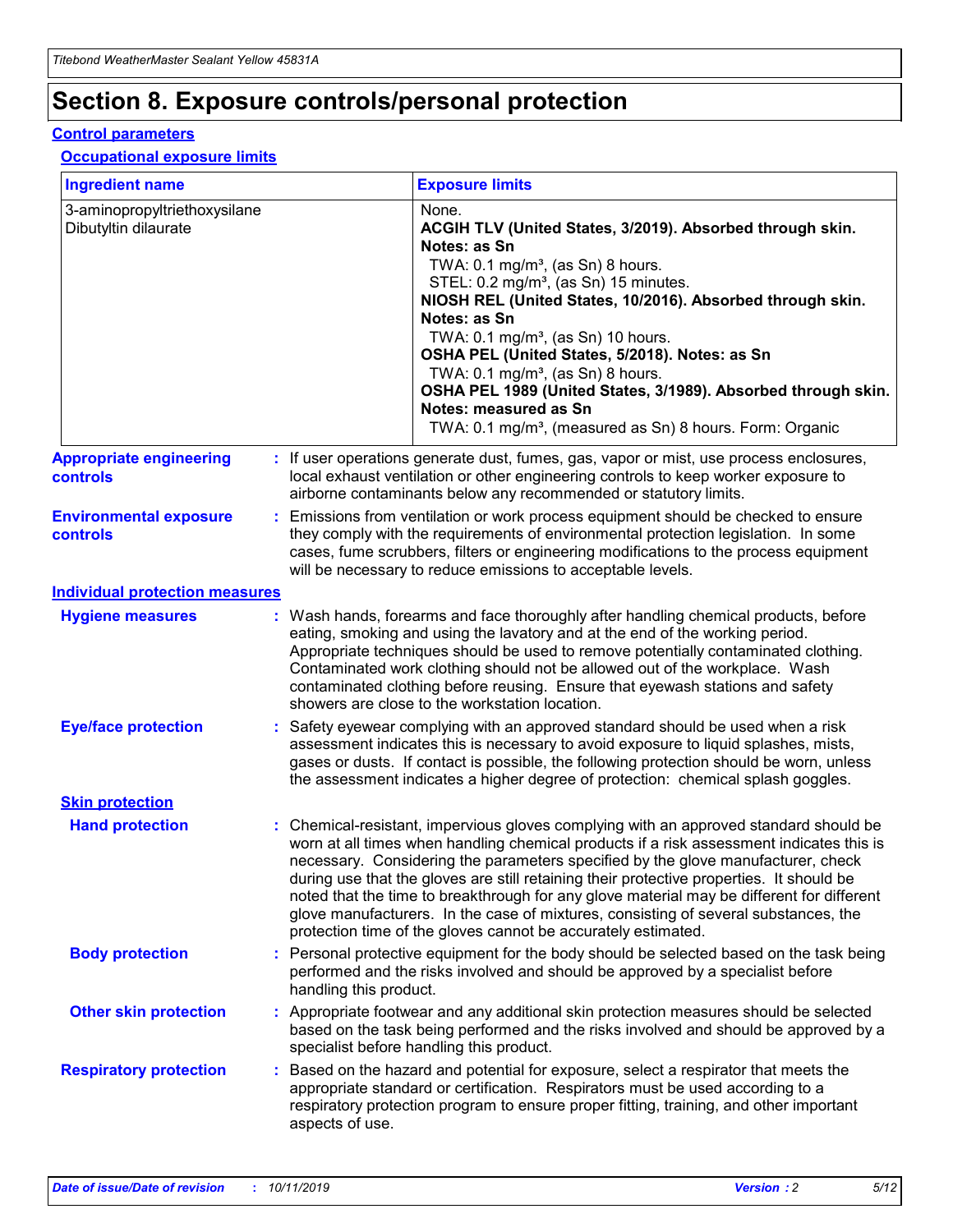### **Section 9. Physical and chemical properties**

### **Appearance**

| <b>Physical state</b>                             | : Liquid. [Paste.]                                                |
|---------------------------------------------------|-------------------------------------------------------------------|
| <b>Color</b>                                      | : Yellowish.                                                      |
| Odor                                              | : None [Slight]                                                   |
| <b>Odor threshold</b>                             | : Not available.                                                  |
| pH                                                | : Not applicable.                                                 |
| <b>Melting point</b>                              | : Not available.                                                  |
| <b>Boiling point</b>                              | : >100°C (>212°F)                                                 |
| <b>Flash point</b>                                | : Closed cup: >200°C (>392°F) [Setaflash.]                        |
| <b>Evaporation rate</b>                           | $:$ <1 (butyl acetate = 1)                                        |
| <b>Flammability (solid, gas)</b>                  | : Not available.                                                  |
| Lower and upper explosive<br>(flammable) limits   | $:$ Not available.                                                |
| <b>VOC (less water, less</b><br>exempt solvents)  | : 0 g/l                                                           |
| <b>Volatility</b>                                 | $: 0\%$ (w/w)                                                     |
| <b>Vapor density</b>                              | : Not available.                                                  |
| <b>Relative density</b>                           | : 1.4329                                                          |
| <b>Solubility</b>                                 | : Insoluble in the following materials: cold water and hot water. |
| <b>Solubility in water</b>                        | : Not available.                                                  |
| <b>Partition coefficient: n-</b><br>octanol/water | : Not available.                                                  |
| <b>Auto-ignition temperature</b>                  | : Not available.                                                  |
| <b>Decomposition temperature</b>                  | $:$ Not available.                                                |
| <b>Viscosity</b>                                  | : Not available.                                                  |

## **Section 10. Stability and reactivity**

| <b>Reactivity</b>                            | : No specific test data related to reactivity available for this product or its ingredients.            |
|----------------------------------------------|---------------------------------------------------------------------------------------------------------|
| <b>Chemical stability</b>                    | : The product is stable.                                                                                |
| <b>Possibility of hazardous</b><br>reactions | : Under normal conditions of storage and use, hazardous reactions will not occur.                       |
| <b>Conditions to avoid</b>                   | : No specific data.                                                                                     |
| <b>Incompatible materials</b>                | : No specific data.                                                                                     |
| <b>Hazardous decomposition</b><br>products   | Under normal conditions of storage and use, hazardous decomposition products should<br>not be produced. |

## **Section 11. Toxicological information**

### **Information on toxicological effects**

### **Acute toxicity**

| <b>Product/ingredient name</b> | <b>Result</b> | <b>Species</b> | <b>Dose</b>         | <b>Exposure</b> |
|--------------------------------|---------------|----------------|---------------------|-----------------|
| 3-aminopropyltriethoxysilane   | ILD50 Dermal  | Rabbit         | $4.29$ g/kg         |                 |
|                                | ILD50 Oral    | Rat            | $1.57$ g/kg         |                 |
| Dibutyltin dilaurate           | LD50 Oral     | Rat            | $175 \text{ mg/kg}$ |                 |

**Irritation/Corrosion**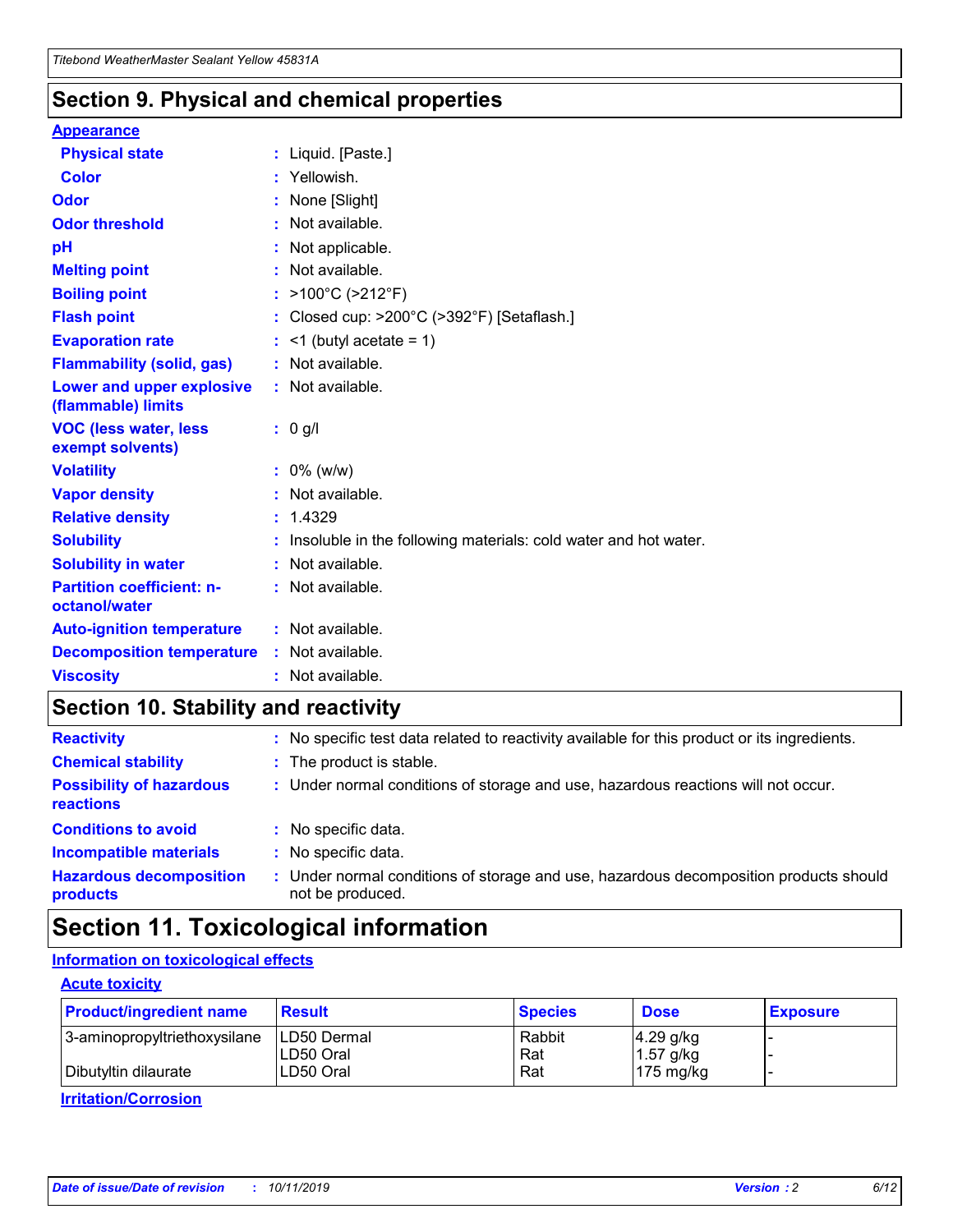## **Section 11. Toxicological information**

| <b>Product/ingredient name</b> | <b>Result</b>            | <b>Species</b> | <b>Score</b> | <b>Exposure</b>           | <b>Observation</b> |
|--------------------------------|--------------------------|----------------|--------------|---------------------------|--------------------|
| 3-aminopropyltriethoxysilane   | Eyes - Mild irritant     | Rabbit         |              | $100$ mg                  |                    |
|                                | Eyes - Severe irritant   | Rabbit         |              | 24 hours 750              |                    |
|                                |                          |                |              | ug                        |                    |
|                                | Skin - Severe irritant   | Rabbit         |              | 24 hours 5                | -                  |
| Dibutyltin dilaurate           | Eyes - Moderate irritant | Rabbit         |              | mq<br><b>24 hours 100</b> |                    |
|                                |                          |                |              | mg                        |                    |
|                                | Skin - Severe irritant   | Rabbit         |              | 500 mg                    |                    |

### **Sensitization**

Not available.

### **Mutagenicity**

Not available.

#### **Carcinogenicity**

Not available.

#### **Reproductive toxicity**

Not available.

#### **Teratogenicity**

Not available.

### **Specific target organ toxicity (single exposure)**

Not available.

#### **Specific target organ toxicity (repeated exposure)**

| <b>Name</b>                                                                  |                                                                                                                             | <b>Category</b> | <b>Route of</b><br>exposure  | <b>Target organs</b> |
|------------------------------------------------------------------------------|-----------------------------------------------------------------------------------------------------------------------------|-----------------|------------------------------|----------------------|
| Dibutyltin dilaurate                                                         |                                                                                                                             | Category 1      | $\qquad \qquad \blacksquare$ | respiratory system   |
| <b>Aspiration hazard</b><br>Not available.                                   |                                                                                                                             |                 |                              |                      |
| <b>Information on the likely</b><br>routes of exposure                       | : Not available.                                                                                                            |                 |                              |                      |
| <b>Potential acute health effects</b>                                        |                                                                                                                             |                 |                              |                      |
| <b>Eye contact</b>                                                           | : May cause eye irritation.                                                                                                 |                 |                              |                      |
| <b>Inhalation</b>                                                            | : No known significant effects or critical hazards.                                                                         |                 |                              |                      |
| <b>Skin contact</b>                                                          | : May cause skin irritation.                                                                                                |                 |                              |                      |
| <b>Ingestion</b>                                                             | : No known significant effects or critical hazards.                                                                         |                 |                              |                      |
| Symptoms related to the physical, chemical and toxicological characteristics |                                                                                                                             |                 |                              |                      |
| <b>Eye contact</b>                                                           | : Adverse symptoms may include the following:<br>irritation<br>watering<br>redness                                          |                 |                              |                      |
| <b>Inhalation</b>                                                            | : Adverse symptoms may include the following:<br>reduced fetal weight<br>increase in fetal deaths<br>skeletal malformations |                 |                              |                      |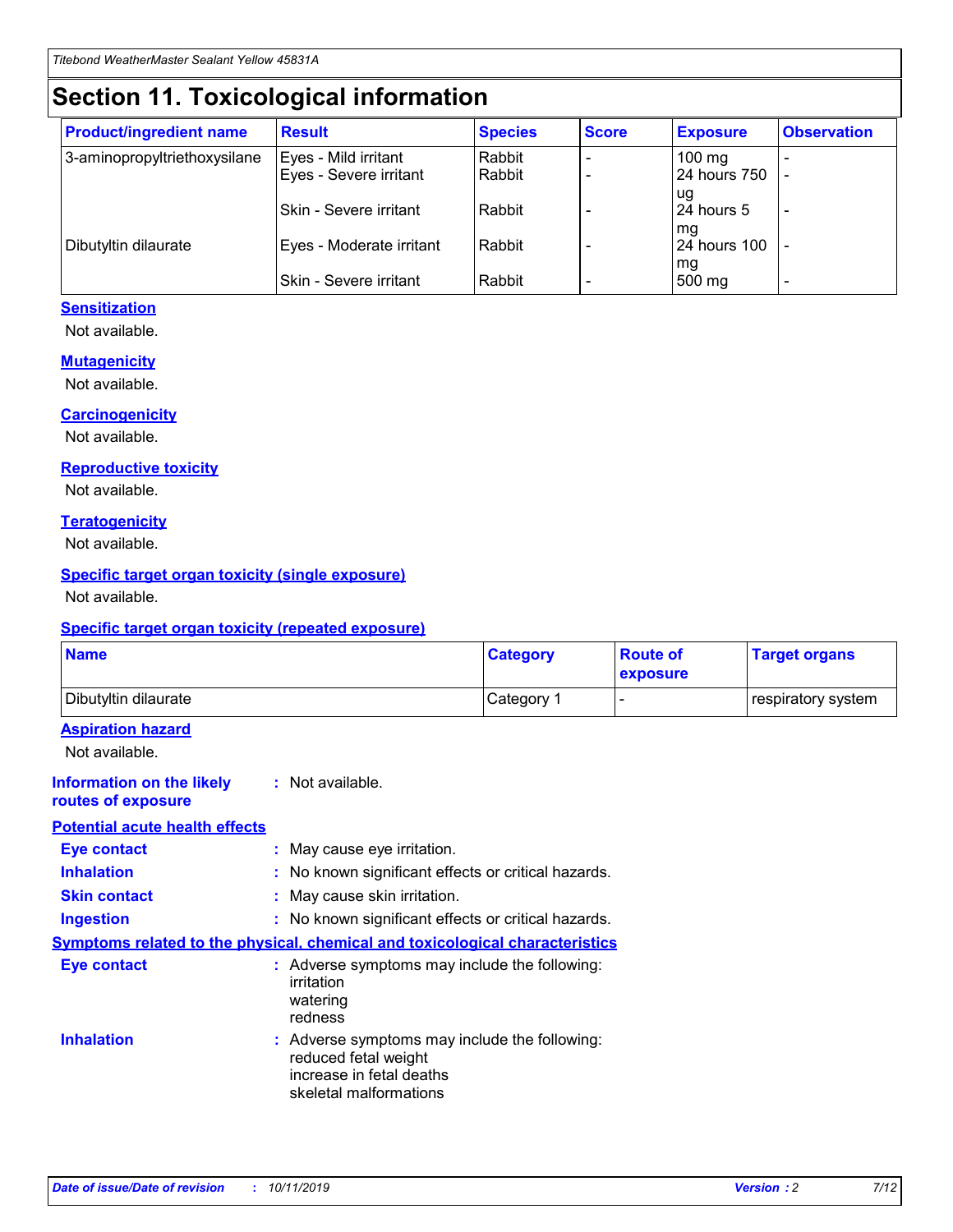*Titebond WeatherMaster Sealant Yellow 45831A*

## **Section 11. Toxicological information**

| <b>Skin contact</b>                     | : Adverse symptoms may include the following:<br>irritation<br>redness<br>reduced fetal weight<br>increase in fetal deaths<br>skeletal malformations |
|-----------------------------------------|------------------------------------------------------------------------------------------------------------------------------------------------------|
| <b>Ingestion</b>                        | : Adverse symptoms may include the following:<br>reduced fetal weight<br>increase in fetal deaths<br>skeletal malformations                          |
|                                         | Delayed and immediate effects and also chronic effects from short and long term exposure                                                             |
| <b>Short term exposure</b>              |                                                                                                                                                      |
| <b>Potential immediate</b><br>effects   | : Not available.                                                                                                                                     |
| <b>Potential delayed effects</b>        | : Not available.                                                                                                                                     |
| Long term exposure                      |                                                                                                                                                      |
| <b>Potential immediate</b><br>effects   | : Not available.                                                                                                                                     |
| <b>Potential delayed effects</b>        | : Not available.                                                                                                                                     |
| <b>Potential chronic health effects</b> |                                                                                                                                                      |
| Not available.                          |                                                                                                                                                      |
| <b>General</b>                          | Once sensitized, a severe allergic reaction may occur when subsequently exposed to<br>very low levels.                                               |
| <b>Carcinogenicity</b>                  | : No known significant effects or critical hazards.                                                                                                  |
| <b>Mutagenicity</b>                     | : No known significant effects or critical hazards.                                                                                                  |
| <b>Teratogenicity</b>                   | May damage the unborn child.                                                                                                                         |
| <b>Developmental effects</b>            | : No known significant effects or critical hazards.                                                                                                  |
| <b>Fertility effects</b>                | : May damage fertility.                                                                                                                              |
| <b>Numerical measures of toxicity</b>   |                                                                                                                                                      |
| <b>Acute toxicity estimates</b>         |                                                                                                                                                      |
| الملمانون بمللملة                       |                                                                                                                                                      |

Not available.

## **Section 12. Ecological information**

### **Toxicity**

| <b>Product/ingredient name</b> | <b>Result</b>                     | <b>Species</b>                       | <b>Exposure</b> |
|--------------------------------|-----------------------------------|--------------------------------------|-----------------|
| Dibutyltin dilaurate           | Chronic EC10 > 2 mg/l Fresh water | Algae - Scenedesmus<br>I subspicatus | l 96 hours i    |

### **Persistence and degradability**

| <b>Product/ingredient name</b> | Test                                                                           | <b>Result</b>  |                   | <b>Dose</b> | <b>Inoculum</b>         |
|--------------------------------|--------------------------------------------------------------------------------|----------------|-------------------|-------------|-------------------------|
| Dibutyltin dilaurate           | OECD 301F<br>Ready<br>Biodegradability -<br>Manometric<br>Respirometry<br>Test | 23 % - 28 days |                   |             |                         |
| <b>Product/ingredient name</b> | <b>Aquatic half-life</b>                                                       |                | <b>Photolysis</b> |             | <b>Biodegradability</b> |
| Dibutyltin dilaurate           |                                                                                |                |                   |             | Inherent                |

### **Bioaccumulative potential**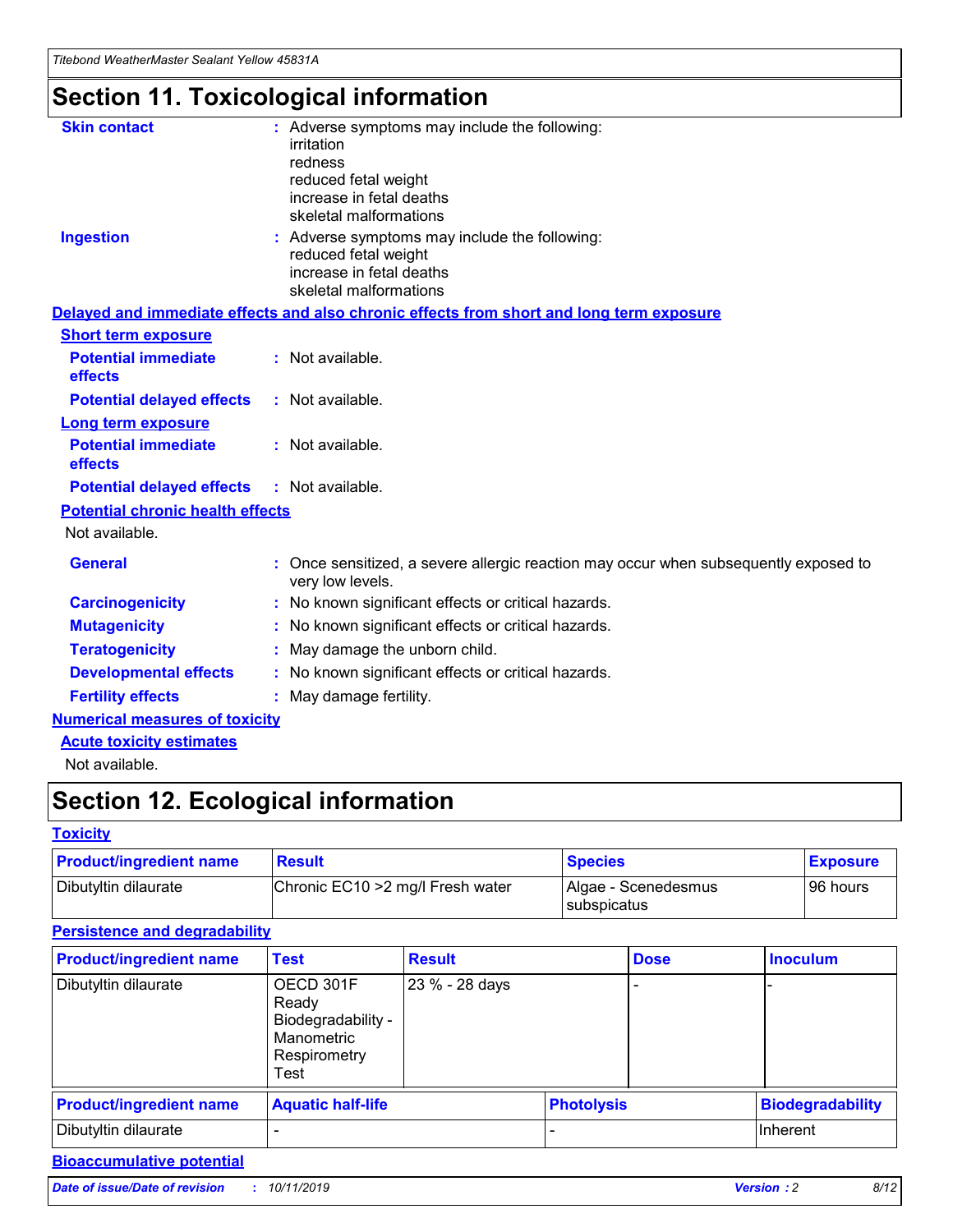## **Section 12. Ecological information**

| <b>Product/ingredient name</b>                       | ∣LoqP <sub>ow</sub> | <b>BCF</b>  | <b>Potential</b> |
|------------------------------------------------------|---------------------|-------------|------------------|
| 3-aminopropyltriethoxysilane<br>Dibutyltin dilaurate | 4.44                | 3.4<br>2.91 | low<br>low       |

### **Mobility in soil**

| <i></i>                                                       |                                                     |
|---------------------------------------------------------------|-----------------------------------------------------|
| <b>Soil/water partition</b><br>coefficient (K <sub>oc</sub> ) | : Not available.                                    |
| <b>Other adverse effects</b>                                  | : No known significant effects or critical hazards. |

### **Section 13. Disposal considerations**

|  | <b>Disposal methods</b> |  |
|--|-------------------------|--|

**Disposal methods** : The generation of waste should be avoided or minimized wherever possible. Disposal of this product, solutions and any by-products should at all times comply with the requirements of environmental protection and waste disposal legislation and any regional local authority requirements. Dispose of surplus and non-recyclable products via a licensed waste disposal contractor. Waste should not be disposed of untreated to the sewer unless fully compliant with the requirements of all authorities with jurisdiction. Waste packaging should be recycled. Incineration or landfill should only be considered when recycling is not feasible. This material and its container must be disposed of in a safe way. Care should be taken when handling emptied containers that have not been cleaned or rinsed out. Empty containers or liners may retain some product residues. Avoid dispersal of spilled material and runoff and contact with soil, waterways, drains and sewers.

## **Section 14. Transport information**

|                                      | <b>DOT</b><br><b>Classification</b> | <b>TDG</b><br><b>Classification</b> | <b>Mexico</b><br><b>Classification</b> | <b>ADR/RID</b>           | <b>IMDG</b>              | <b>IATA</b>              |
|--------------------------------------|-------------------------------------|-------------------------------------|----------------------------------------|--------------------------|--------------------------|--------------------------|
| <b>UN number</b>                     | Not regulated.                      | Not regulated.                      | Not regulated.                         | Not regulated.           | Not regulated.           | Not regulated.           |
| <b>UN proper</b><br>shipping name    | $\qquad \qquad \blacksquare$        |                                     |                                        |                          |                          |                          |
| <b>Transport</b><br>hazard class(es) | $\blacksquare$                      | $\blacksquare$                      | $\blacksquare$                         | $\overline{\phantom{a}}$ | $\blacksquare$           | $\blacksquare$           |
| <b>Packing group</b>                 | $\overline{\phantom{a}}$            | $\overline{\phantom{0}}$            | $\overline{\phantom{0}}$               | -                        | $\overline{\phantom{0}}$ | $\overline{\phantom{a}}$ |
| <b>Environmental</b><br>hazards      | No.                                 | No.                                 | No.                                    | No.                      | No.                      | No.                      |

## **Section 15. Regulatory information**

### **U.S. Federal regulations**

### **SARA 302/304**

### **Composition/information on ingredients**

No products were found.

**SARA 304 RQ :** Not applicable.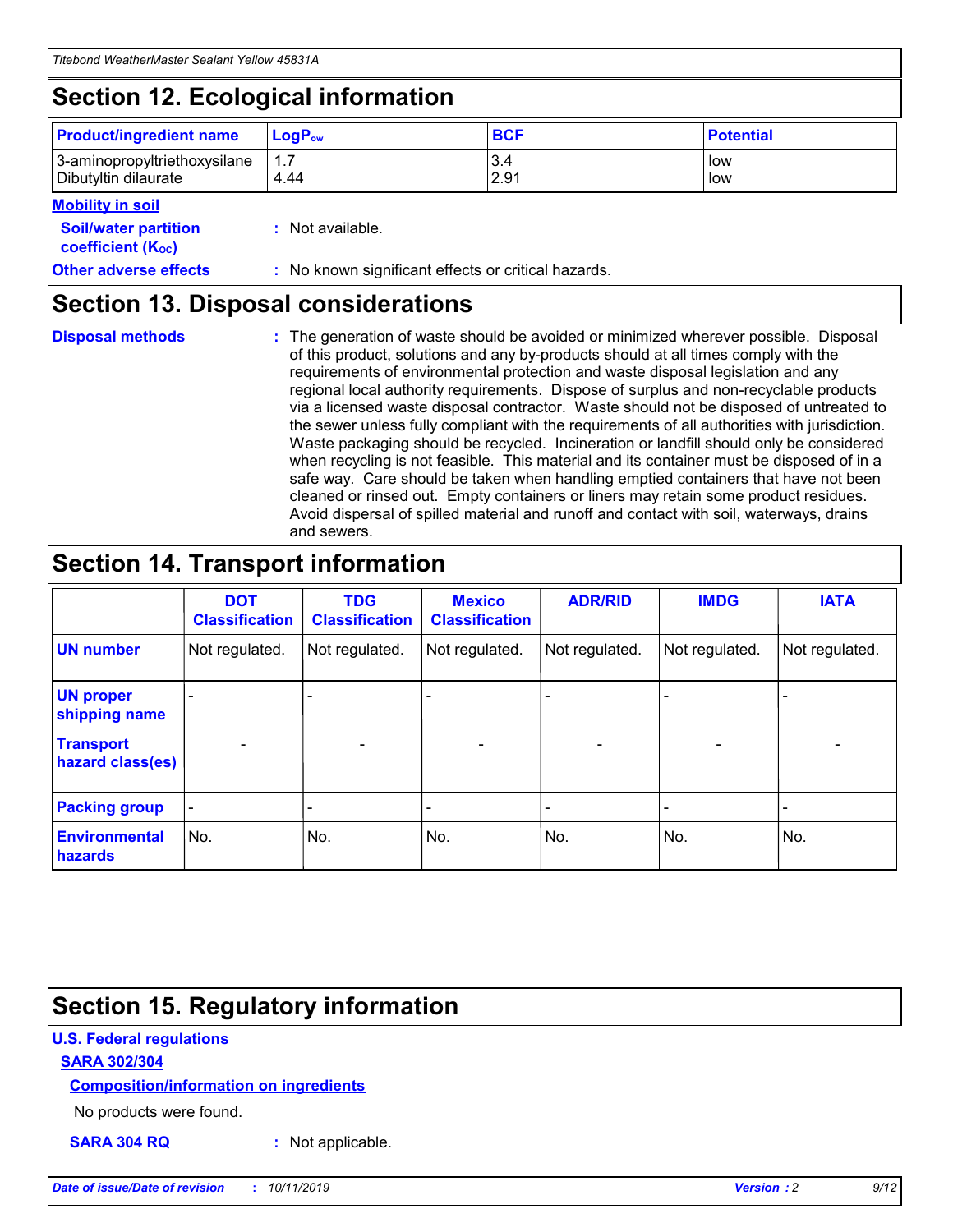## **Section 15. Regulatory information**

### **SARA 311/312**

**Classification :** EYE IRRITATION - Category 2B SKIN SENSITIZATION - Category 1 TOXIC TO REPRODUCTION (Fertility) - Category 1B TOXIC TO REPRODUCTION (Unborn child) - Category 1B

### **Composition/information on ingredients**

| <b>Name</b>                  | $\frac{9}{6}$ | <b>Classification</b>                                                                                                                                                                                                                                                                                                                  |
|------------------------------|---------------|----------------------------------------------------------------------------------------------------------------------------------------------------------------------------------------------------------------------------------------------------------------------------------------------------------------------------------------|
| 3-aminopropyltriethoxysilane | $\leq$ 3      | <b>FLAMMABLE LIQUIDS - Category 4</b><br><b>ACUTE TOXICITY (oral) - Category 4</b><br>SKIN IRRITATION - Category 2                                                                                                                                                                                                                     |
| Dibutyltin dilaurate         | ≤0.3          | EYE IRRITATION - Category 2A<br><b>ACUTE TOXICITY (oral) - Category 3</b><br>SKIN CORROSION - Category 1C<br>SERIOUS EYE DAMAGE - Category 1<br>SKIN SENSITIZATION - Category 1<br><b>GERM CELL MUTAGENICITY - Category 2</b><br>TOXIC TO REPRODUCTION (Fertility) - Category 1B<br>TOXIC TO REPRODUCTION (Unborn child) - Category 1B |
|                              |               | SPECIFIC TARGET ORGAN TOXICITY (REPEATED<br>EXPOSURE) (respiratory system) - Category 1                                                                                                                                                                                                                                                |

### **State regulations**

| <b>Massachusetts</b> | : None of the components are listed. |
|----------------------|--------------------------------------|
| <b>New York</b>      | : None of the components are listed. |
| <b>New Jersey</b>    | : None of the components are listed. |
| <b>Pennsylvania</b>  | : None of the components are listed. |

### **California Prop. 65**

**A** WARNING: This product can expose you to methanol, which is known to the State of California to cause birth defects or other reproductive harm. For more information go to www.P65Warnings.ca.gov.

| <b>Ingredient name</b> | No significant risk Maximum<br>level | acceptable dosage<br>level |
|------------------------|--------------------------------------|----------------------------|
| methanol               |                                      | Yes.                       |

### **International regulations**

**Chemical Weapon Convention List Schedules I, II & III Chemicals** Not listed.

### **Montreal Protocol**

Not listed.

**Stockholm Convention on Persistent Organic Pollutants**

Not listed.

### **UNECE Aarhus Protocol on POPs and Heavy Metals**

Not listed.

### **Inventory list**

### **China :** All components are listed or exempted.

**United States TSCA 8(b) inventory :** All components are active or exempted.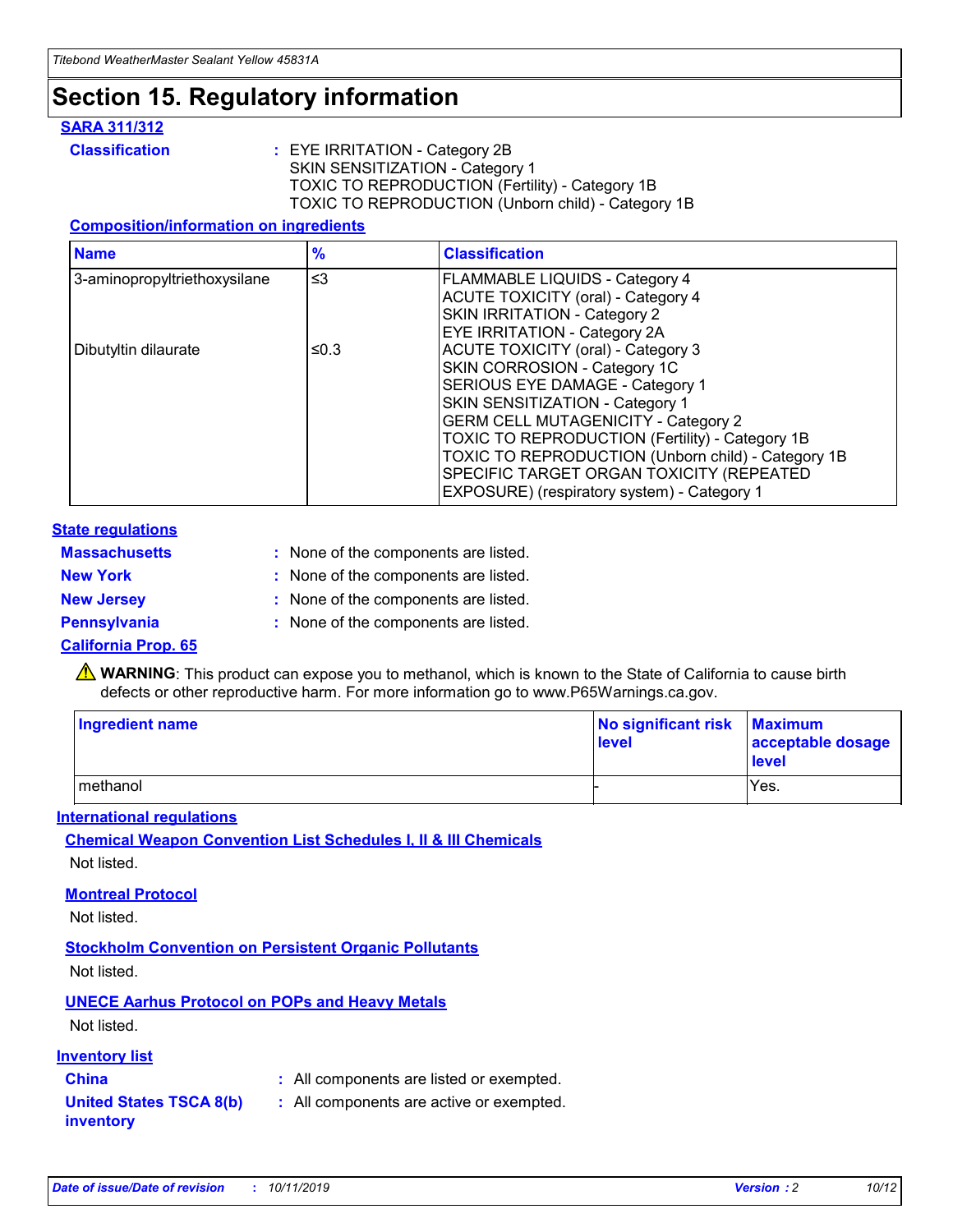## **Section 16. Other information**

**Hazardous Material Information System (U.S.A.)**



**Caution: HMIS® ratings are based on a 0-4 rating scale, with 0 representing minimal hazards or risks, and 4 representing significant hazards or risks. Although HMIS® ratings and the associated label are not required on SDSs or products leaving a facility under 29 CFR 1910.1200, the preparer may choose to provide them. HMIS® ratings are to be used with a fully implemented HMIS® program. HMIS® is a registered trademark and service mark of the American Coatings Association, Inc.**

**The customer is responsible for determining the PPE code for this material. For more information on HMIS® Personal Protective Equipment (PPE) codes, consult the HMIS® Implementation Manual.**

### **National Fire Protection Association (U.S.A.)**



**Reprinted with permission from NFPA 704-2001, Identification of the Hazards of Materials for Emergency Response Copyright ©1997, National Fire Protection Association, Quincy, MA 02269. This reprinted material is not the complete and official position of the National Fire Protection Association, on the referenced subject which is represented only by the standard in its entirety.**

**Copyright ©2001, National Fire Protection Association, Quincy, MA 02269. This warning system is intended to be interpreted and applied only by properly trained individuals to identify fire, health and reactivity hazards of chemicals. The user is referred to certain limited number of chemicals with recommended classifications in NFPA 49 and NFPA 325, which would be used as a guideline only. Whether the chemicals are classified by NFPA or not, anyone using the 704 systems to classify chemicals does so at their own risk.**

**Procedure used to derive the classification**

|                                                                                                                    | <b>Classification</b>                                                                                                                            | <b>Justification</b>                                                                                                                                                                                                                                                                                                                                                                                                 |  |
|--------------------------------------------------------------------------------------------------------------------|--------------------------------------------------------------------------------------------------------------------------------------------------|----------------------------------------------------------------------------------------------------------------------------------------------------------------------------------------------------------------------------------------------------------------------------------------------------------------------------------------------------------------------------------------------------------------------|--|
| EYE IRRITATION - Category 2B<br>SKIN SENSITIZATION - Category 1<br>TOXIC TO REPRODUCTION (Fertility) - Category 1B | TOXIC TO REPRODUCTION (Unborn child) - Category 1B                                                                                               | Expert judgment<br>Expert judgment<br>Expert judgment<br>Expert judgment                                                                                                                                                                                                                                                                                                                                             |  |
| <b>History</b>                                                                                                     |                                                                                                                                                  |                                                                                                                                                                                                                                                                                                                                                                                                                      |  |
| Date of printing                                                                                                   | : 4/22/2022                                                                                                                                      |                                                                                                                                                                                                                                                                                                                                                                                                                      |  |
| Date of issue/Date of<br>revision                                                                                  | : 10/11/2019                                                                                                                                     |                                                                                                                                                                                                                                                                                                                                                                                                                      |  |
| Date of previous issue                                                                                             | : 10/16/2020                                                                                                                                     |                                                                                                                                                                                                                                                                                                                                                                                                                      |  |
| <b>Version</b>                                                                                                     | $\therefore$ 2                                                                                                                                   |                                                                                                                                                                                                                                                                                                                                                                                                                      |  |
| <b>Key to abbreviations</b>                                                                                        | $\therefore$ ATE = Acute Toxicity Estimate<br><b>BCF</b> = Bioconcentration Factor<br>IBC = Intermediate Bulk Container<br>$UN = United Nations$ | GHS = Globally Harmonized System of Classification and Labelling of Chemicals<br>IATA = International Air Transport Association<br><b>IMDG = International Maritime Dangerous Goods</b><br>LogPow = logarithm of the octanol/water partition coefficient<br>MARPOL = International Convention for the Prevention of Pollution From Ships, 1973<br>as modified by the Protocol of 1978. ("Marpol" = marine pollution) |  |